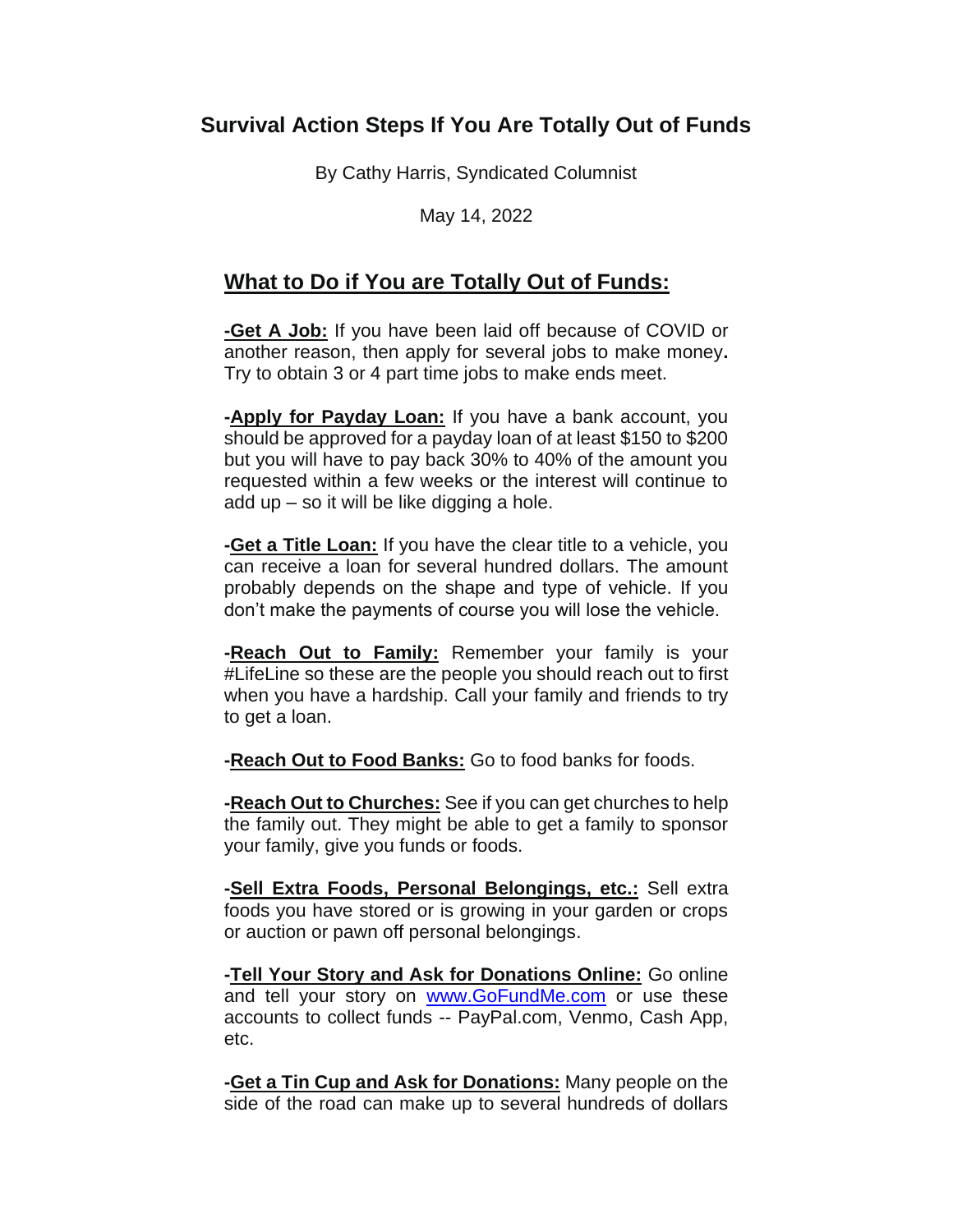everyday so don't be ashamed if you have to stand on the side of the road and ask for donations.

## **What To Do If You Are About to Become Homeless:**

**-File Your Own Bankruptcy to Stay in Your Home:** Before funds run out you can file your own bankruptcy on your home to save it. You can go to Office Depot and fill out the bankruptcy packet and file the bankruptcy yourself – until you can obtain the services of a bankruptcy lawyer to assist you. Fill out as much as possible then take the packet to the bankruptcy court. Once they stamp the bankruptcy packet, fax it over to your mortgage company. This might cost a couple of hundred dollars. The stamp on the paperwork should buy you some time and you won't have to move. You might have to file a Chapter 7 and Chapter 13 to continue staying in the home so don't miss any court dates. You can probably get away with not paying anything to remain in the home for several months.

View the Gesara updates with my e-newsletters at [www.CathyHarrisSpeaks.com.](http://www.cathyharrisspeaks.com/) Remember all mortgages up to \$150,000 is about to be wiped out by Gesara so filing this bankruptcy your ownself will buy you time to continue to have a roof over your head. Learn more from my first book in my 3-part empowerment book series – available as an ebook and paperback -- **"How To Take Control of Your Own Life: A Self-Help Guide to Empowering Your Family and the Entire Community (Series 1)"** -

[https://www.amazon.com/gp/product/B006MN98K2/ref=dbs\\_a\\_def\\_rwt\\_bi](https://www.amazon.com/gp/product/B006MN98K2/ref=dbs_a_def_rwt_bibl_vppi_i30) bl vppi i30.

**-Don't Move Until You Have To:** If you haven't paid your mortgage for at least 3 months banks might start sending foreclosure letters. Don't let these foreclosure letters scare you because you still have time to stay there and keep a roof over your head. Don't leave until the Marshal's place a yellow or pink slip on your door then you will have 2 weeks to move.

**-Reach Out to Family or Friends:** Call family and friends for a loan or have them come and pick you up if you receive a final notice from the Marshals. If you have to move call family and friends to see if they can hold your belongings in storage or their garages.

**-Don't Wait Until You are Totally Broke:** Before you totally run out of money, you can go ahead and put all your belongings in storage for at least 90 days but if your circumstances don't improve and you can't make monthly